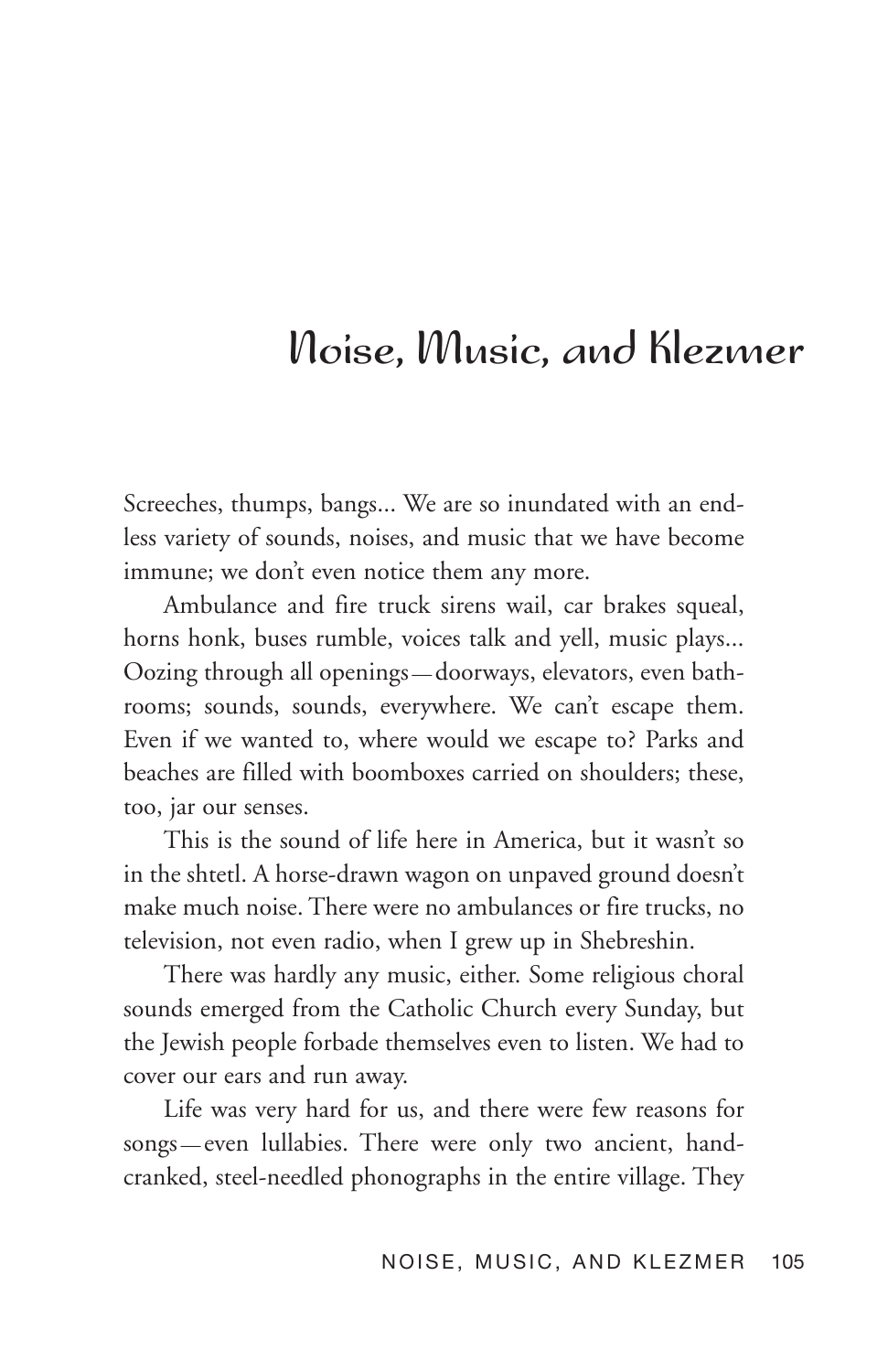played old, worn-out, sometimes cracked records, often near open windows. People would stand around listening to the strange sounds, which occasionally included opera singers.

A little later, Dr. Talanda acquired a piano, and for the first time we heard the sounds of Chopin.

We knew nothing of music or musicians. We lived in a quiet region of the world, devoid of artificial sounds.

This was all to change, with the liberation of Poland in 1918. When the village had been occupied by the Russians, they built a large military base in the nicest part of town, between the river and the school. Ugly barracks of unpainted wood and stone were constructed in a wooded area, and the overgrown bushes and fallen trees were left untouched. It was a nightmarish sight.

When Poland was liberated, teachers were desperately needed, and the decision was made to establish a teachers' academy. This was to be built in the area where the Russian military had been housed. Some buildings were torn down, and new ones were built. The park was restored, and hundreds of young men arrived in town, seeking to become Polish teachers.

They brought new life, and new culture, to our little town. They also brought music, and a good music school. Suddenly, we heard the sounds of violins and other musical instruments.

I became charmed with the sounds of the violin, so I watched the students practice. It looked so easy: the left hand on the strings, fingers touching gently; the right hand holding the bow, going up and down. What could be easier?

Enough of the toy violin from my uncle Zisha; I felt that I must have a *real* instrument. I began to pester my mother and grandfather: "Buy me a violin," I begged again and again.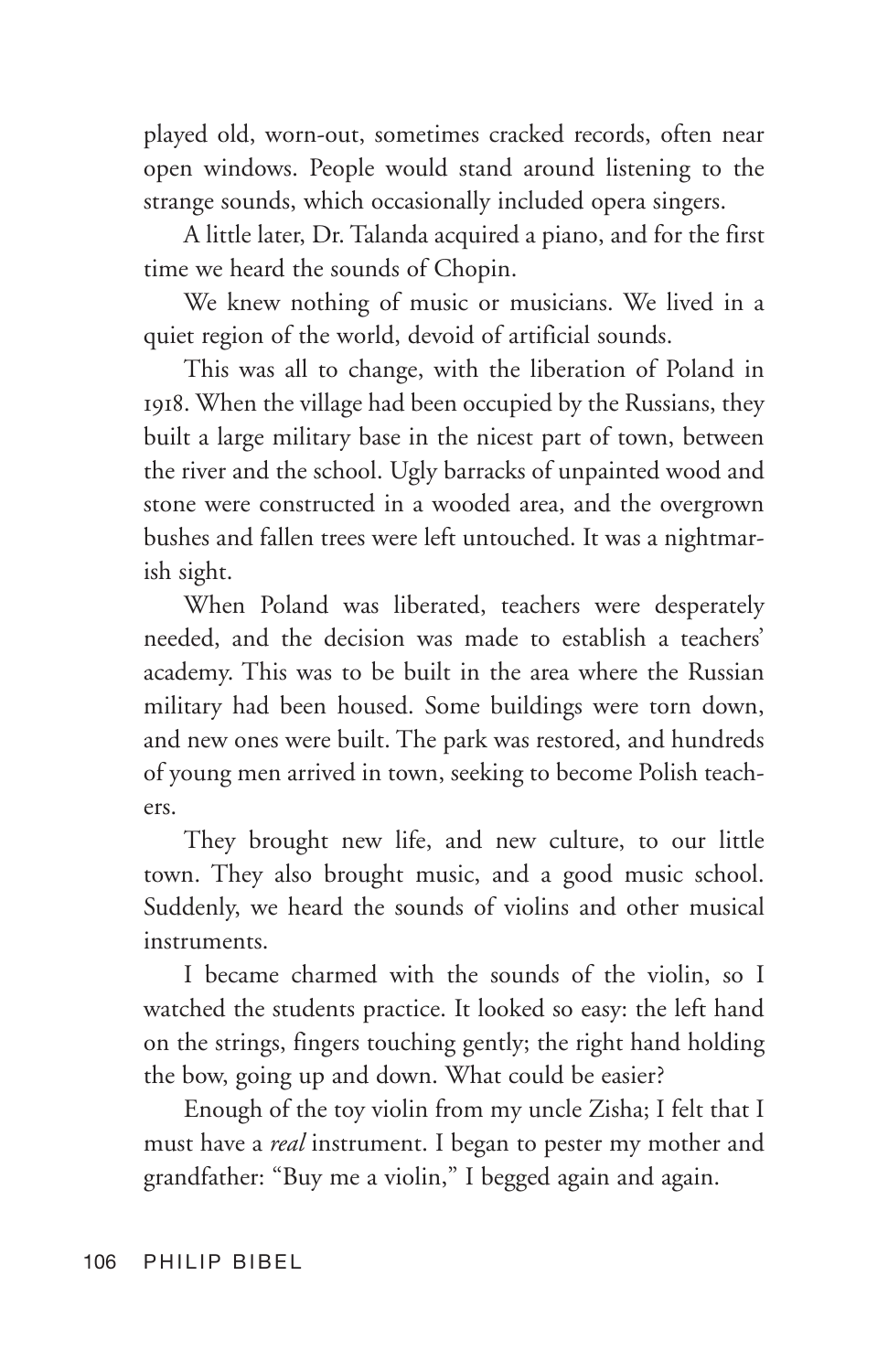Ultimately, my grandfather not only took me to Zamosc to buy an instrument; he also engaged a young student to teach me.

I was anxious to start playing, but initially I was forbidden to touch the violin; it waited in its case in a locked armoire.

First, I had to learn to read music. It was not easy, but I learned the basics. Later, I was instructed how to hold the instrument, and finally, how to play some notes.

The sounds that emanated from my violin were neither sweet nor pleasant. Even then, my fingers were wide and thick, and when I attempted to place one on a single string, I actually pressed down on two of them. I held the bow too heavily, producing harsh sounds — screeches, actually.

I tried and practiced, while driving listeners to distraction, and in time I managed to produce some recognizable sounds from a well-known waltz.

I wasn't the only one to acquire a musical instrument; several other young villagers did the same. I envied my friend Benjamin, the cobbler's son. He was able to play beautiful music without any lessons, simply by listening to others. He was said to play by ear.

Benjamin showed off with his playing. He would keep his windows open, stand up, almost leaning out, and play waltzes and other melodies that the academy students had performed. He even tried to teach me—after my instructor had given up.

This gave us an idea: Why don't we organize an orchestra? We could get together with the other young men who played musical instruments — some had horns; there was even a drum — and all play together.

I liked this plan. Within a group of players, I knew my own less than stellar musical efforts would not be so notice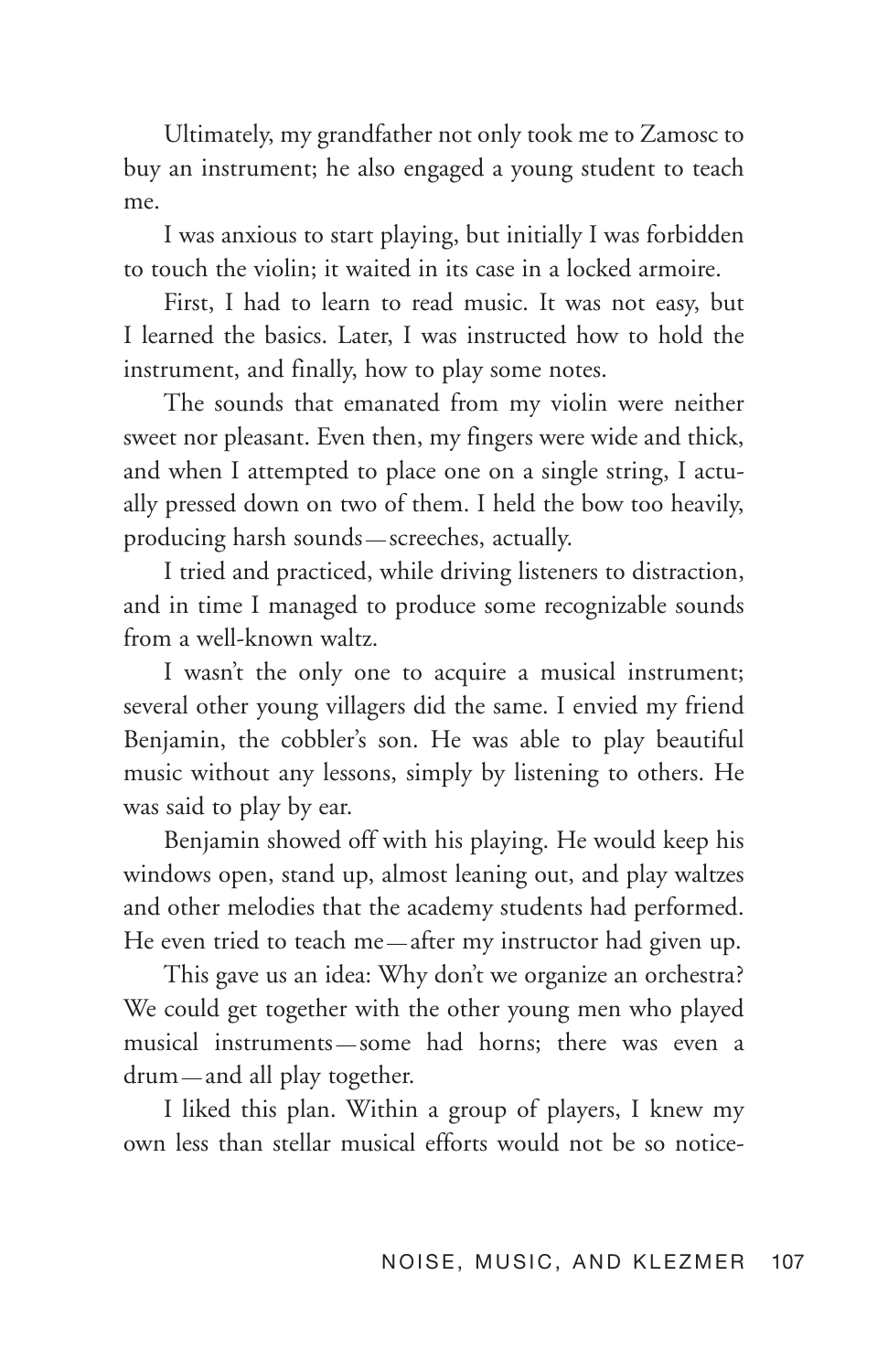able. I could sit in and charm the young girls I hoped would look at me.

Our repertoire was very limited. We knew little about music, or musicians. We (badly) copied some melodies that we had heard the students play. In fact, our group was just about ready to fall apart, when a new source of music came into our lives and opened up our musical vistas. Radio had arrived in our town!

For weeks, we saw people attaching wires to the tallest trees and highest posts in the park adjacent to the college. We speculated about this activity, never having observed nor heard of such strange behavior before. At last, an announcement was made that musical concerts and world news could be heard twice a week, for a fee roughly equivalent to 25 cents.

On Wednesday and Sunday nights from eight until eleven o'clock, we could listen to programs coming through the air from faraway places, such as Warsaw, Krakow, Berlin, and Vienna.

We always rushed to the academy to make certain we would be admitted. Once inside, we were seated at long tables, facing the wall. Listening devices were put over our heads; these were an early version of earphones. A wire was plugged in, and someone manipulated and adjusted various radio knobs until the music could be heard, loud and clear.

This was all new and strange for us. We heard the works of composers such as Brahms, Beethoven, and Tchaikowski. We learned new terminology: symphony, concerto, rhapsody. We listened carefully and sought more musical knowledge.

We bought books about composers and music. Paderewski, a great pianist, became Poland's prime minister, and we heard his live and recorded performances from all over Europe, even great cities such as Rome and Moscow.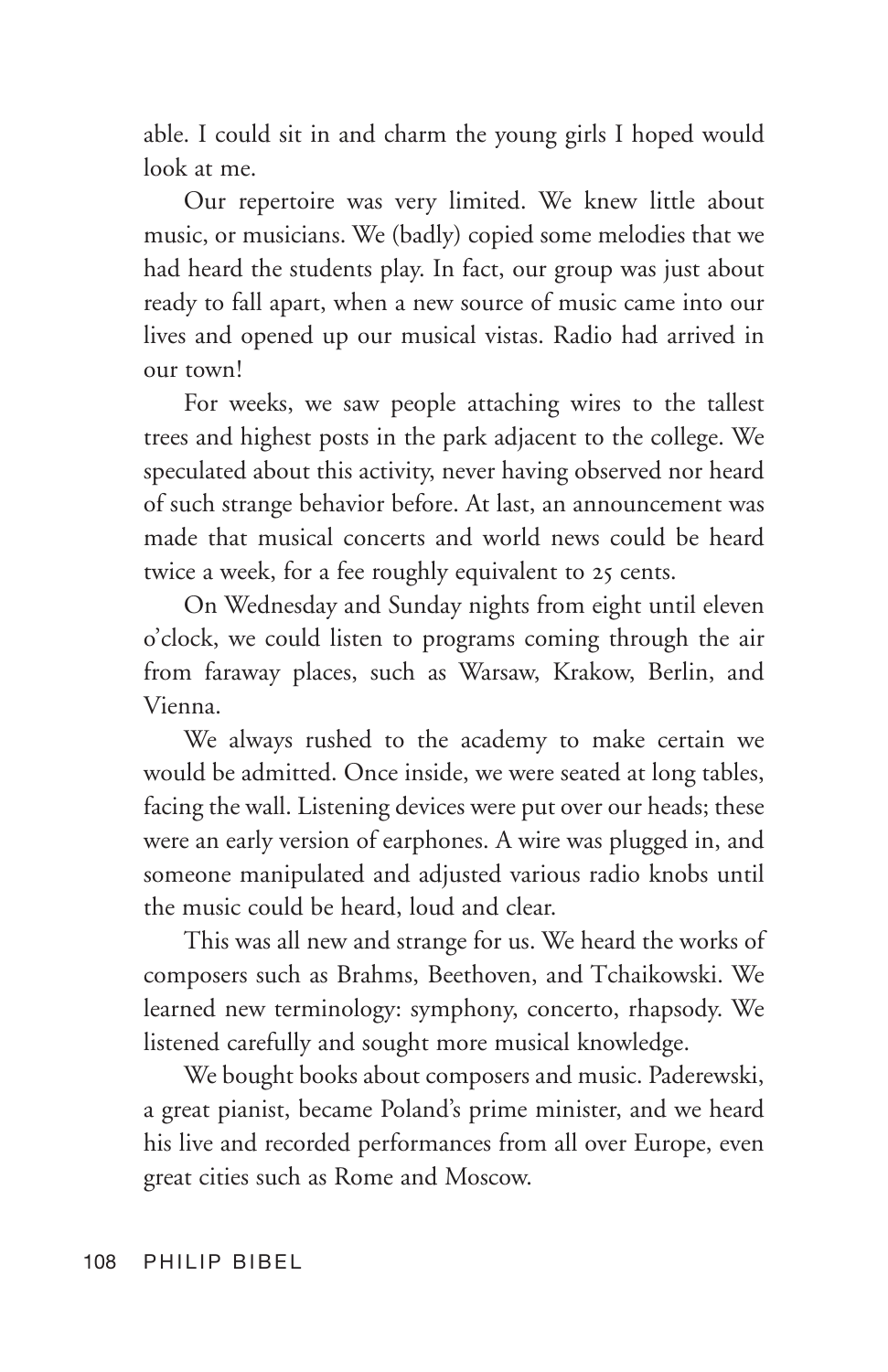All these sounds were new and intoxicating to us, but they were also beyond our abilities. Our group couldn't write down the notes, nor play these complex melodies.

Not until there was a big Jewish wedding in our town, with musicians coming from Lublin to play and entertain, did we learn of a strangely named type of musical group. They were called klezmorim, and their music was Klezmer.

We loved their sounds. These were interpretations and blends of Chassidic, Gentile folk, and even classical music. They had their own Jewish Kvetch humor and rhythm. It touched our hearts. We could, and did, copy all their moves. We also liked the Badchen, the master of ceremonies, who had a good singing voice and a matching sense of humor. He entertained the crowd, but mostly sang to the bride, making her both cry and smile.

"Oh dear girl, say goodbye to the free life, you will be taken over by your husband to do his bidding. It will be bad and good. You will have many children, with a lot of worries and pleasures..." and on and on it went.

We decided to become a Klezmer band. We improvised, created sounds, made our instruments "talk." It sounded great, crowds came to hear us, and soon we had our own Badchen. One funny young man in our group had learned to mimic the antics of the Lubliner Badchen, and he was perfect in this role.

After much discussion, we decided to aim at becoming professionals and earning some money.

Since I was a poor violin player, but had the gift of gab, the others appointed me to be the impresario and manage the group. I started to look for what would now be called a "gig." I heard about a wedding to be performed in Bilgoraj, about 40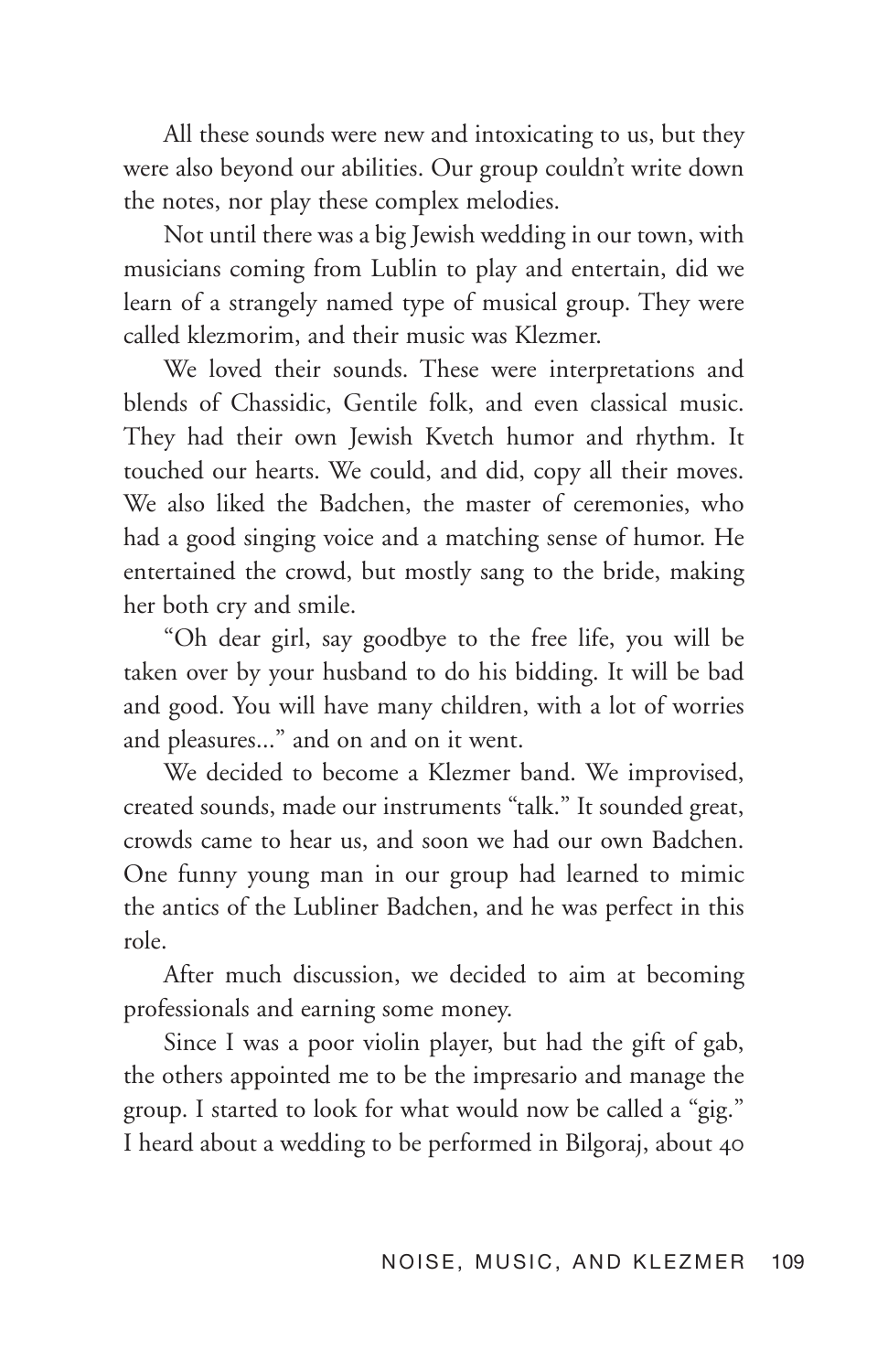miles away. My grandmother's sister and her family lived there. We saw them often; two cousins had married each other.

I went to their town, found the bride's father, described our Klezmer group, and sold him on the idea of hiring us. We agreed on the fee, and I happily returned to my musical partners.

It was winter, and I hired a horseman with a big sled to take us to Bilgoraj and back for the overnight trip. Early in the morning, with all our instruments packed in the sled and our spirits high, we left for our first moneymaking adventure.

The wedding was to be held in a large prayer house, or outside if the weather would permit. We unpacked our gear and started to rehearse, attracting many small children.

The indoor ceremony started early, just as the snow stopped falling, and we (including the Badchen) performed perfectly. People — mostly women — danced. A few couples were among the dancers, but most just listened to our lively melodies, and some even sang along.

By eleven o'clock that night, the wedding was over and the guests had dispersed. The klezmorim huddled in the corner where the woodburning stove was lit, and we tried to keep warm. The Bible students came back; some studied all night, dozing on and off. More students returned in the morning.

I went to see the bride's father to collect our fee. I found an unhappy man. He cried, telling me that not enough presents were collected, so he couldn't pay me the agreed price. I threatened to take him to the Rabbi. He explained that the wedding had cost him everything he had, and now he had nothing left.

After arguing and some threats, he agreed to pay us half the promised fee. I reluctantly accepted. We had just enough to pay the horse owner for the transportation.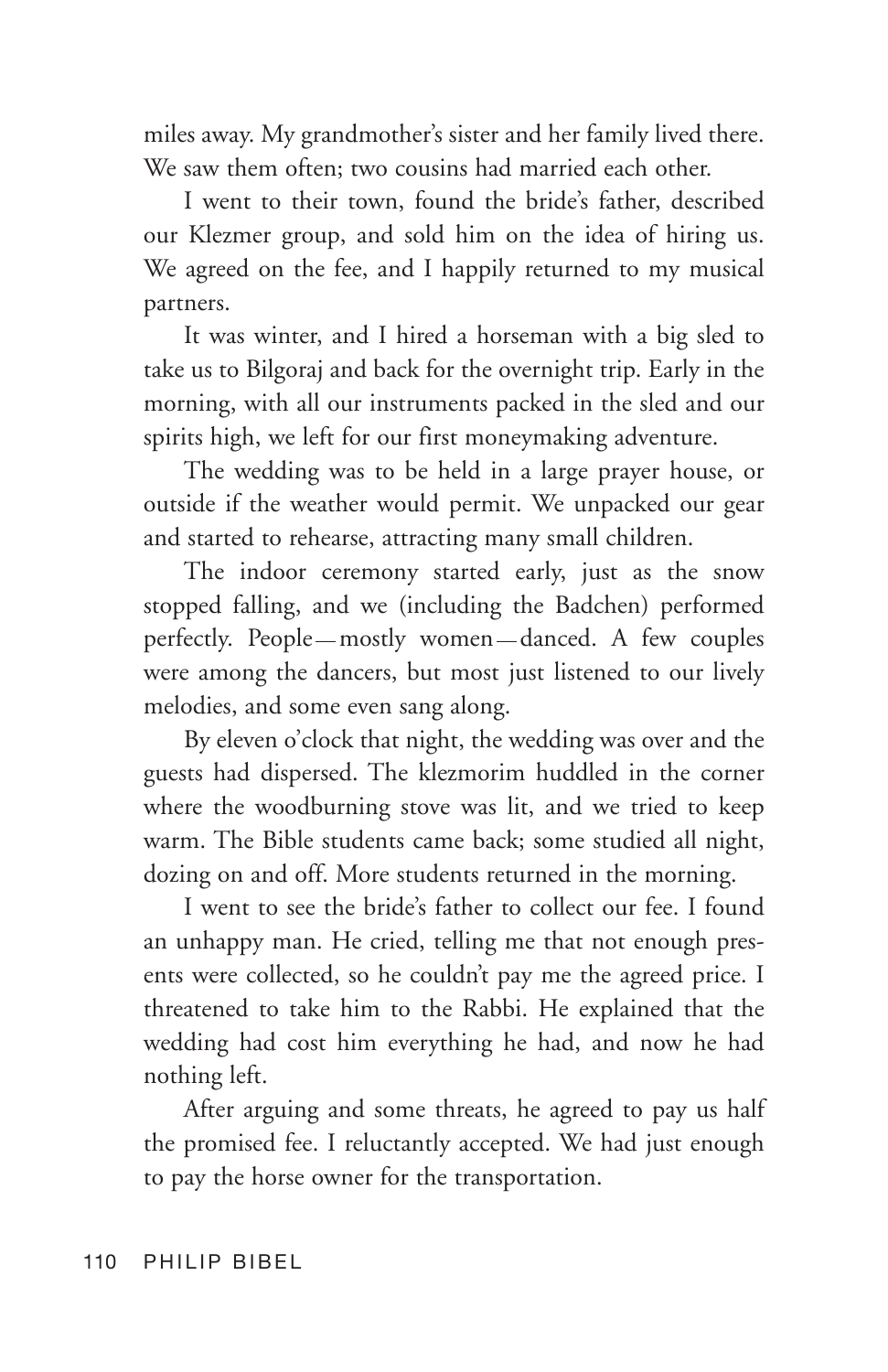We got ready to return home. Tired and hungry, I went to visit my mother's aunt. Her family owned a large produce store. I was sure they would feed me, but no food was offered. The store was full of barrels and sacks of potatoes, beans, peas, grain, and flour — nothing substantial for a young man to dig into. After a while, they gave me a big bag of dry mushrooms to take home.

On the way back, hungry and dejected, I dug into the bag and started eating the dry mushrooms. By the time we arrived home, I must have eaten half the bag's contents. As I got out of the vehicle the food came up, and I emptied my stomach on the ground. My mother witnessed this, and she soon had a large dish of chicken soup with dumplings ready. I swallowed the hot delicious soup, and mother put me to bed, where I slept for something like 20 hours.

After resting, we decided to continue with our rehearsals and improvisations. We soon got our second gig, and this time it was in our home town. Performing at a prestigious wedding, we were a great hit, and without incident we were paid exactly the amount set in our agreement.

Now we had money! Even so, we decided to stay together strictly as a pleasure band, and leave the professional work to others. We gave ourselves a banquet in the town's only restaurant. We invited friends, then blew all the earnings away in one great party.

Soon, very soon, we began to lose musicians. The poor economic conditions and rampant antisemitism drove many young people to emigrate. A few smuggled themselves into Palestine; some went to Belgium to work in the diamond industry; some left for Canada, and others for the United States.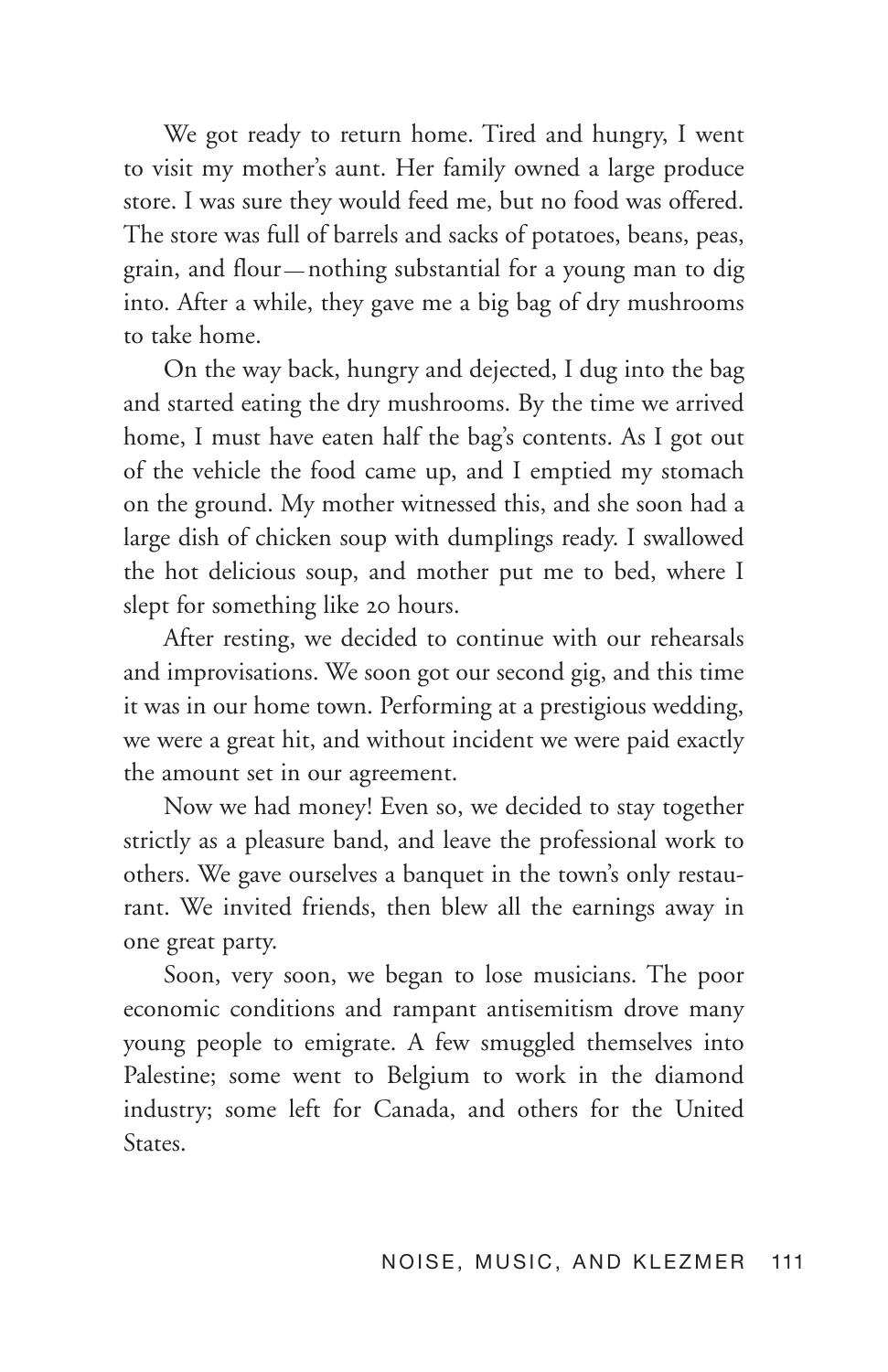My immediate family started to prepare for our coming trip to San Francisco, where my father had preceded us.

The violin went into the armoire. But coming home one day, I heard music—marvelous sounds, emanating from my room. It was hard to believe what I saw.

My little brother Leon — five years younger — had gotten a duplicate key, taken out my violin, and was practicing on his own. I then learned that he had been listening to my instructor's lessons and had been playing the instrument for some time — all without my knowledge.

Leon looked at me with his large, shining eyes, wondering what I would say and do. He looked so funny that I had to laugh. I took the violin out of his hands, then promptly gave it back to him: "It's yours, brother; take good care of it. You play well."

From then on, wherever Leon went, the violin accompanied him. On the train to Gdynia, the boat to Antwerp, the ship to America, and the train to California... my little brother played the fiddle. People thought he was a gypsy and gave him money. When we arrived in San Francisco, all his pockets bulged — not just with coins, but with folding money, too.

In the 1930s he went to New York, married, moved to New Jersey, and became a poultry farmer to provide for his family. With his own labor he built his home and many chicken coops. All the while, he pursued his real love and talent: painting and sculpting. There was no time for the violin, which had been tucked away on a shelf in a closet.

Leon became a father of two children. Eventually, his daughter married a British scholar, and they live in London. She also has children, and the youngest, Amy, plays the piano. Visiting her grandfather, she discovered the old violin resting in its case on a now dusty shelf. Upon examining it, she